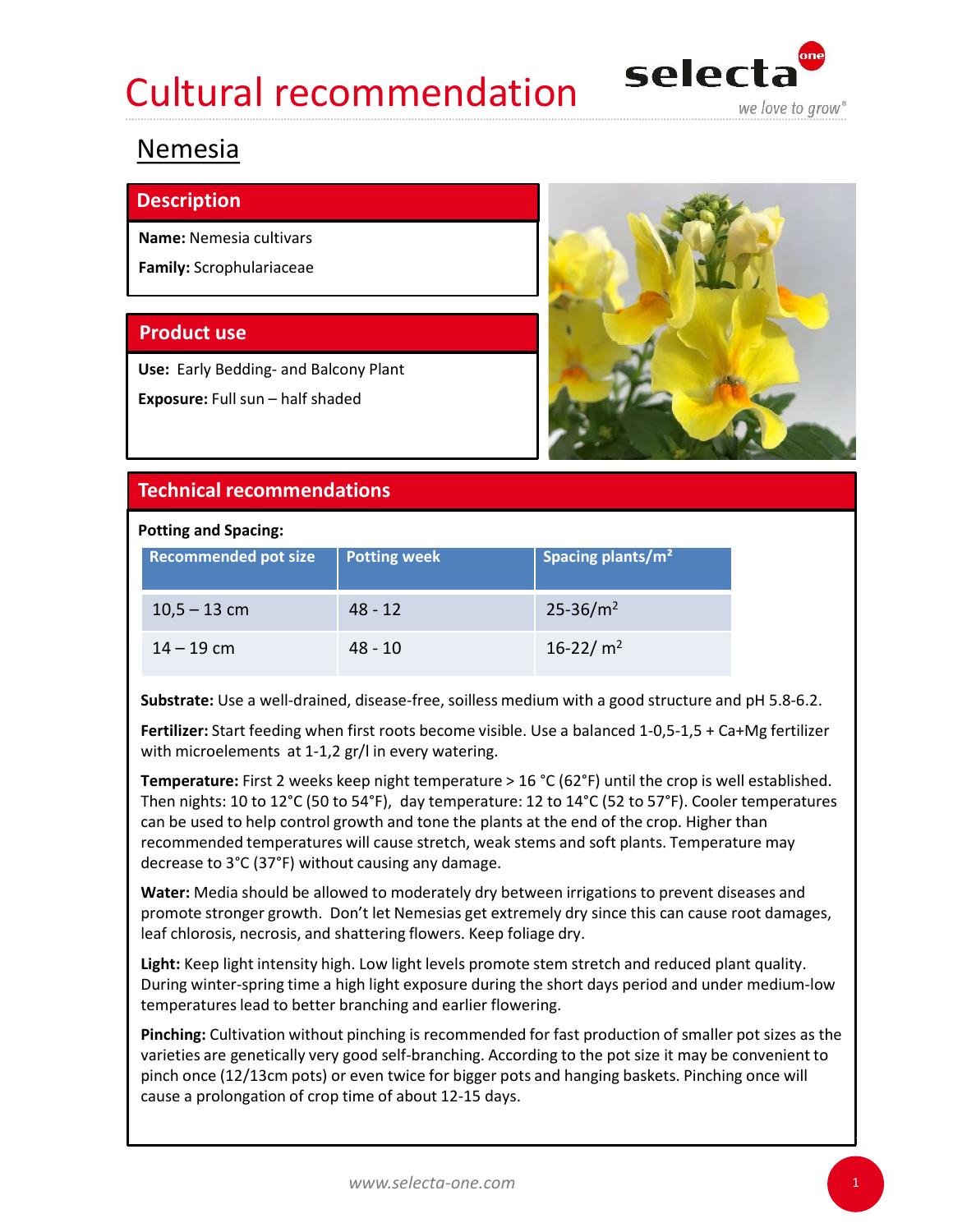## Cultural recommendation selecta



**Cultural recommendations**<br> **Technical recommendations**<br> **Selescity**<br> **Selescity**<br> **Selescity**<br> **Selescity**<br> **Selescity**<br> **Selescity**<br> **Selescity**<br> **Selescity**<br> **Selescity**<br> **Selescity**<br> **Selescity**<br> **Selescity**<br> **Selescit** Growth regulation: Using the "Cool morning pulse" at the beginning of the growing/flowering time **Cultural recommendations**<br>**Fechnical recommendations**<br>**Growth regulation:** Using the "Cool morning pulse" at the beginning of the growing/flowering time<br>reducing the greenhouse temperature to 8°C (46°F) for 2-3 hours at d height, keep compact and hardened plants. Providing cool temperatures, high light and keeping the media on the dry side, will help to prevent stretching as well.

PGR's: Nemesias are responsive to Daminozide (Dazide/Alar/B-nine). This recommendation for plant growth regulators should be used only as general guideline. Growers must trial all PGR under their conditions and follow the registration uses of each chemical in their country.

| growth regulators should be used only as general guideline. Growers must trial all PGR under their<br>conditions and follow the registration uses of each chemical in their country.<br>Pest and diseases: Nemesias are sensitive to various pest under greenhouse conditions. Whiteflies,<br>aphids, thrips and spider mites are the most common pest of Nemesias. Start with clean material at<br>well disinfected facilities together with a proper pest management program using different<br>controlling strategies: exclusion, monitoring and biological control are the preferred tools to control<br>these pests.<br>Nemesias may react sensitive to several diseases like Phytophthora, Botrytis and several viruses.<br>Disease management should be addressed by sanitation strategies and setup of convenient<br>environmental conditions prior to use biological and chemical control.<br>If chemical control can not be avoided, follow the registration uses of each product in your country. |              |                |                         |   |   |   |   |                  |   |    |    |
|--------------------------------------------------------------------------------------------------------------------------------------------------------------------------------------------------------------------------------------------------------------------------------------------------------------------------------------------------------------------------------------------------------------------------------------------------------------------------------------------------------------------------------------------------------------------------------------------------------------------------------------------------------------------------------------------------------------------------------------------------------------------------------------------------------------------------------------------------------------------------------------------------------------------------------------------------------------------------------------------------------------|--------------|----------------|-------------------------|---|---|---|---|------------------|---|----|----|
| Crop schedule * 10,5 -12 cm pot                                                                                                                                                                                                                                                                                                                                                                                                                                                                                                                                                                                                                                                                                                                                                                                                                                                                                                                                                                              |              |                |                         |   |   |   |   |                  |   |    |    |
| <b>Spring production:</b>                                                                                                                                                                                                                                                                                                                                                                                                                                                                                                                                                                                                                                                                                                                                                                                                                                                                                                                                                                                    |              |                |                         |   |   |   |   |                  |   |    |    |
| <b>Week</b>                                                                                                                                                                                                                                                                                                                                                                                                                                                                                                                                                                                                                                                                                                                                                                                                                                                                                                                                                                                                  | $\mathbf 1$  | $\overline{2}$ | $\overline{\mathbf{3}}$ | 4 | 5 | 6 | 7 | $\boldsymbol{8}$ | 9 |    |    |
| <b>North</b>                                                                                                                                                                                                                                                                                                                                                                                                                                                                                                                                                                                                                                                                                                                                                                                                                                                                                                                                                                                                 | P            | Pi             |                         |   |   |   |   | F                | F |    |    |
| <b>South</b>                                                                                                                                                                                                                                                                                                                                                                                                                                                                                                                                                                                                                                                                                                                                                                                                                                                                                                                                                                                                 | P            | Pi             |                         |   |   |   | F | F                |   |    |    |
| <b>Winter Production:</b>                                                                                                                                                                                                                                                                                                                                                                                                                                                                                                                                                                                                                                                                                                                                                                                                                                                                                                                                                                                    |              |                |                         |   |   |   |   |                  |   |    |    |
| <b>Week</b>                                                                                                                                                                                                                                                                                                                                                                                                                                                                                                                                                                                                                                                                                                                                                                                                                                                                                                                                                                                                  | $\mathbf{1}$ | $\overline{2}$ | 3                       | 4 | 5 | 6 | 7 | 8                | 9 | 10 | 11 |
| South**                                                                                                                                                                                                                                                                                                                                                                                                                                                                                                                                                                                                                                                                                                                                                                                                                                                                                                                                                                                                      | P            | Pi             |                         |   |   |   |   |                  |   | F  | F  |
|                                                                                                                                                                                                                                                                                                                                                                                                                                                                                                                                                                                                                                                                                                                                                                                                                                                                                                                                                                                                              |              |                |                         |   |   |   |   |                  |   |    |    |
| P: Potting. Pi: Pinch F: Finish plant<br>* This is a reference time schedule that can vary depending on the variety, growing conditions and<br>region. Schedule starting from RC.<br>** South, winter production is possible under frost free conditions                                                                                                                                                                                                                                                                                                                                                                                                                                                                                                                                                                                                                                                                                                                                                     |              |                |                         |   |   |   |   |                  |   |    |    |